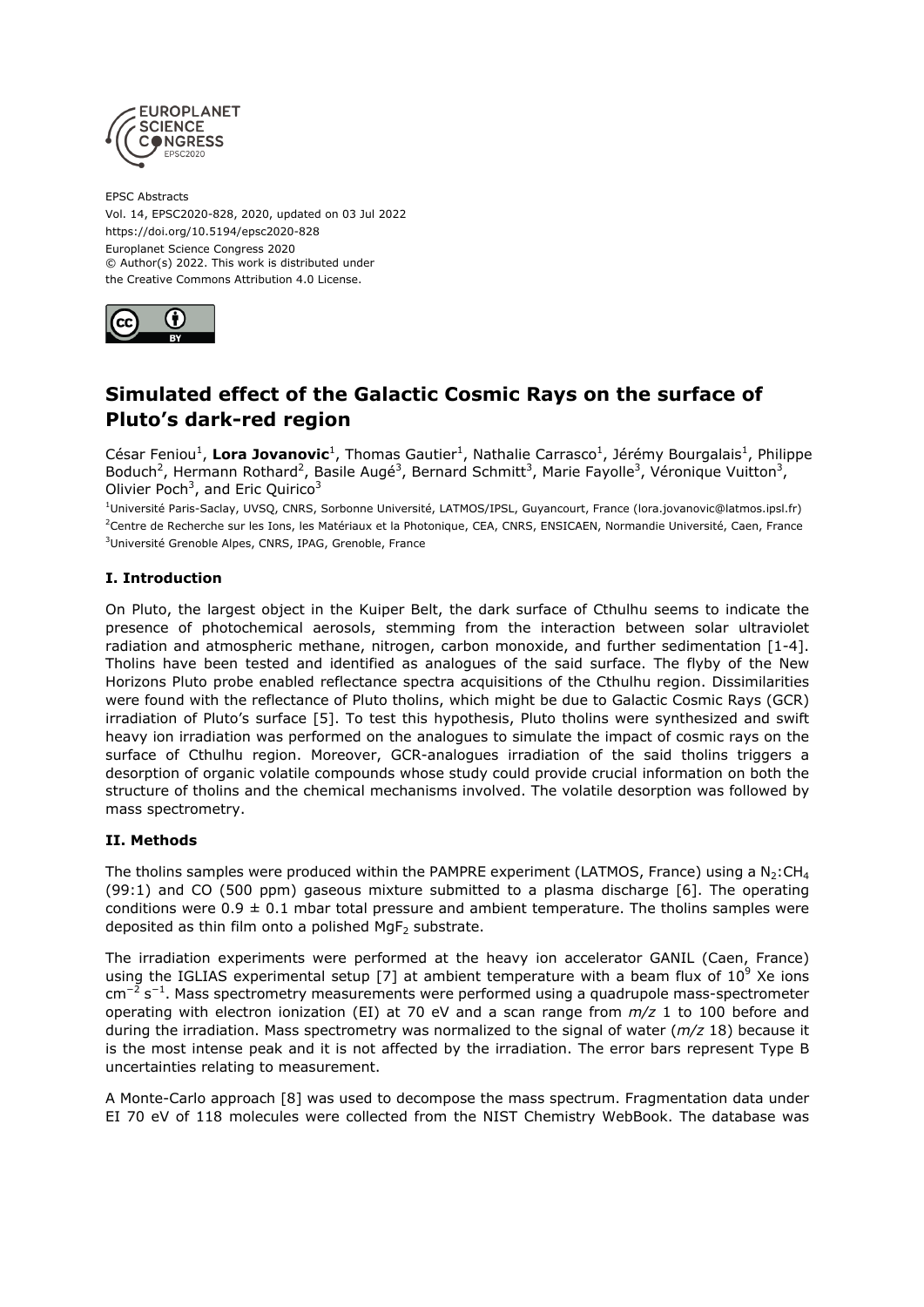then narrowed by removing the molecules whose parent peak does not coincide with a signal on the experimental spectrum. The Monte-Carlo algorithm then managed to fit the fragmentation patterns of the dabatase compounds with the experimental spectrum. The deconvolution was performed 100,000 times to obtain a statistical distribution and the calculation uncertainties were plotted.



#### **III. Results**

# Fig. 1: Mass spectra of the volatiles desorbed from Pluto's organic surface analog under and without heavy ion irradiation

The mass spectrometry analysis (Fig. 1) shows a notable increase in intensity for many peaks of the C1 and C2 groups under irradiation. For higher *m/z*, most peaks only appear at a significant intensity when the tholins are irradiated. No signal was detected over *m/z* 53 in either experiment.

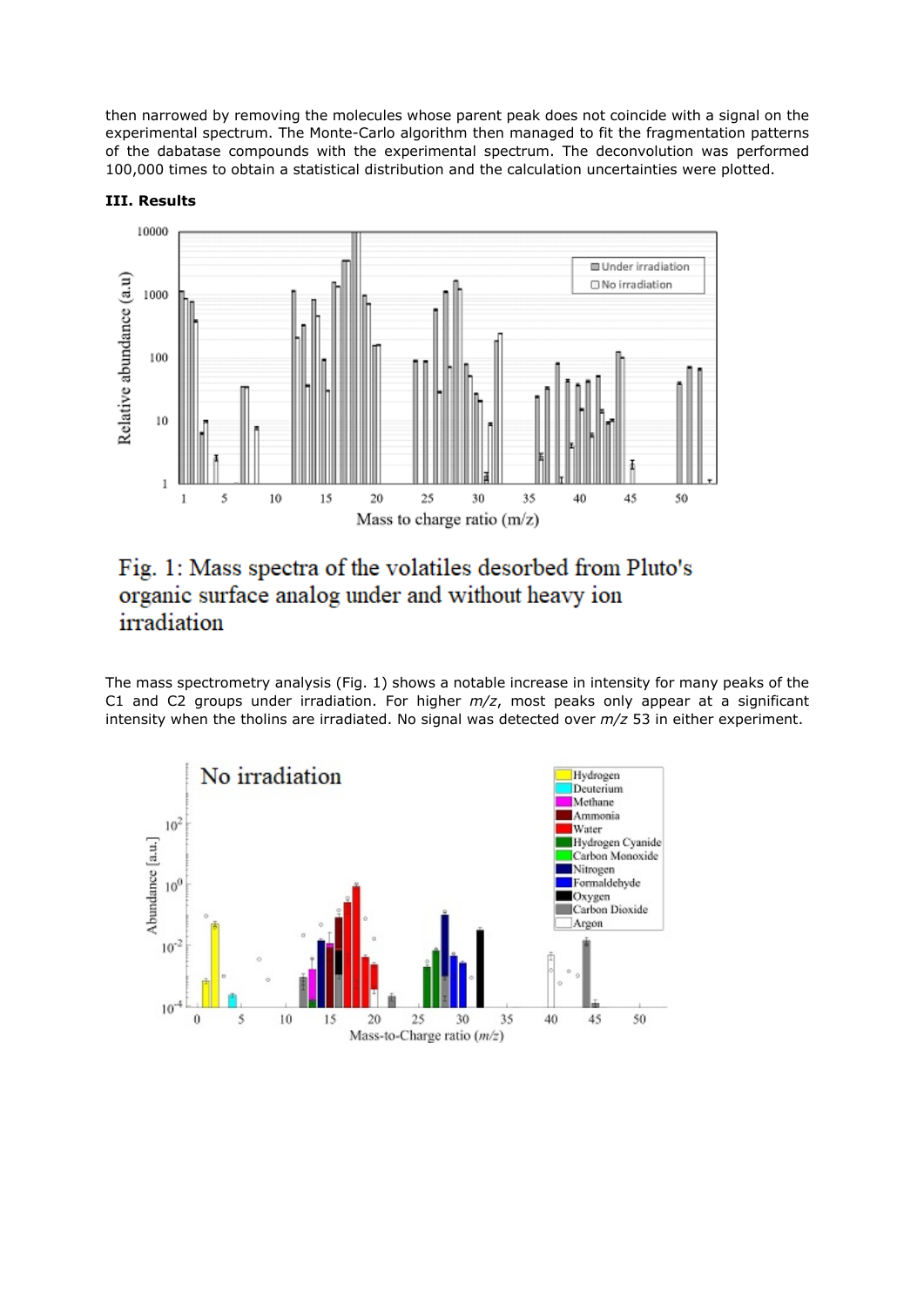



The deconvolution (Fig. 2) permitted identification of the volatiles released. First, we report a clear increase in desorption of nitriles and unsaturated hydrocarbons under heavy ion irradiation. When the tholins were irradiated, hydrogen cyanide production was 20 times higher and it is observed that cyanogen and propiolonitrile formation and fragmentation shaped the significant C4-group signals (*m/z* 50, 51, 52). Allene and acetylene production also appeared under irradiation. Second, the Monte-Carlo calculation did not manage to fit the database's compounds to the experimental results for *m/z* 12, 26, 29, 36, 38. These signals are thought to be fragments from secondary reactions, fragments being C<sup>+</sup>, CN<sup>+</sup>, N<sub>2</sub>H<sup>+</sup>, C<sub>3</sub><sup>+</sup>, C<sub>2</sub>N<sup>+</sup> respectively [9,10], but may also be fragments of a molecule from outside our database. For instance, methanimine (*m/z* 29) is a credible candidate [11] but no EI fragmentation data is available.

#### **IV. Discussion and conclusion**

The interaction of cosmic rays' analogues with  $N<sub>2</sub>$ -rich ices inside icy bodies in the outer Solar System already shown a production of a few different species (HCN, CN<sup>-</sup>, NH<sub>3</sub>...) [12-14]. The identification of the desorbed species has shown that the chemical families of volatiles follow a similar trend under pyrolysis [15]. Herein, we reported that GCRs are likely to create diversity in desorbed volatiles from the organic surface of Pluto. Consequently, the atmosphere might contain new molecules. Their abundance is however a pending issue, and the determination of the production yield of these new species requires further investigation of the experimental data. Investigations are ongoing to test if the modifications induced by the GCRs could explain the optical differences found between the organic deposits observed on Pluto and the tholins produced in the laboratory.

#### **References**

- [1] Stern S. A. et al., *Science*, Vol. 350, aad1815, 2015.
- [2] Gladstone G. R. et al., *Science*, Vol. 351, aad8866, 2016.
- [3] Grundy W. M. et al., *Icarus*, Vol. 314, pp. 232-245, 2018.
- [4] Cruikshank D. P. et al., *Icarus*, Vol. 246, pp. 82-92, 2015.
- [5] Fayolle M. et al., EPSC-DPS 2019, Testing tholins as analogs of the dark reddish material covering the Cthulhu region
- [6] Szopa C. et al., *Planetary and Space Science*, Vol. 54, pp. 394-404, 2006.